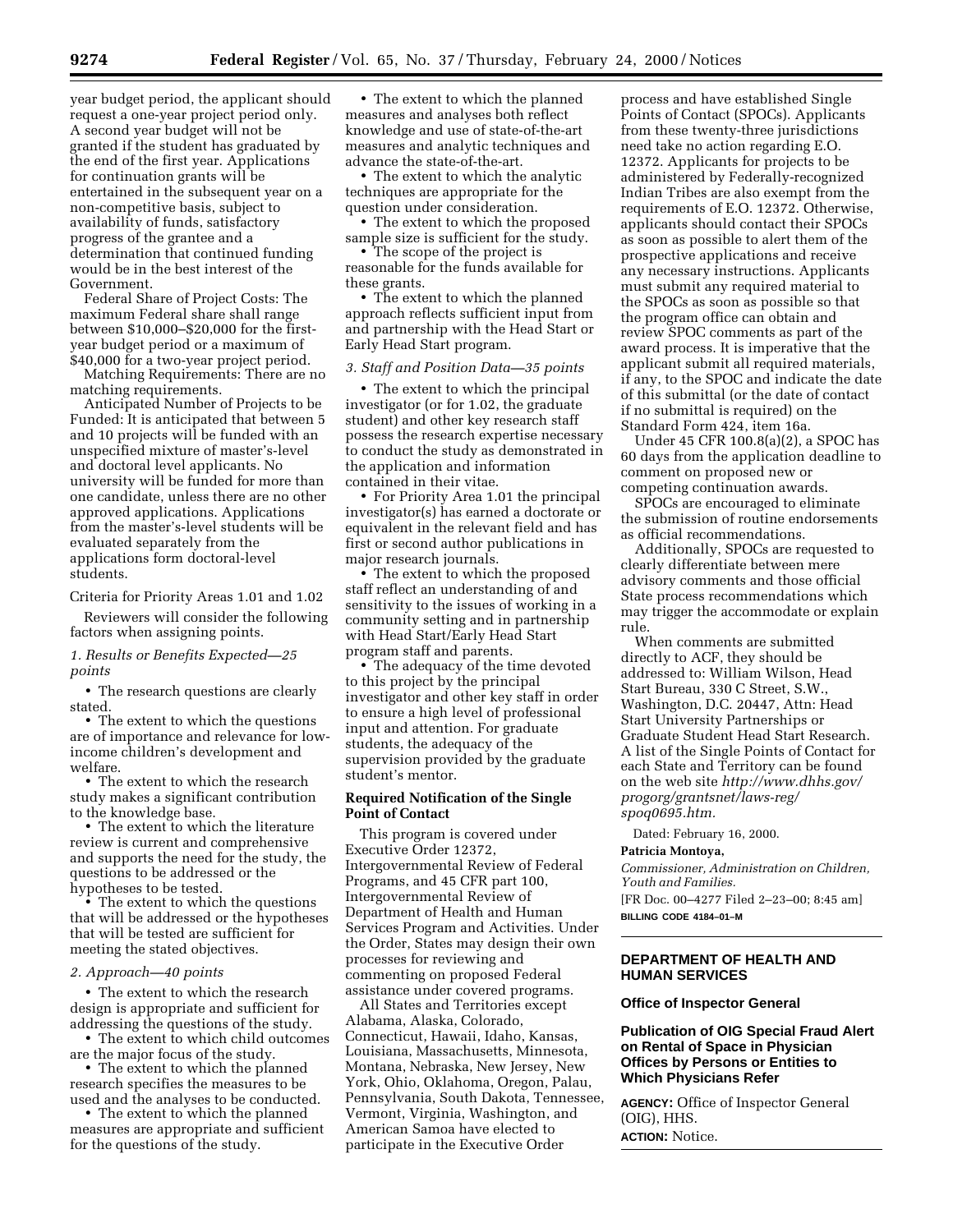**SUMMARY:** This **Federal Register** notice sets forth a recently issued OIG Special Fraud Alert concerning rental of space in physicians' offices by persons or entities that provide health care items or services to patients that are referred, either directly or indirectly, by the physician-landlord. For the most part, OIG Special Fraud Alerts address national trends in health care fraud, including potential violations of the anti-kickback statute for Federal health care programs. This Special Fraud Alert specifically highlights questionable or suspect rental arrangements for space in physicians' and other practitioners' offices, and how the space rental safe harbor can protect legitimate arrangements.

**FOR FURTHER INFORMATION CONTACT:** Julie Kass, Office of Counsel to the Inspector General, (202) 619–0335.

# **SUPPLEMENTARY INFORMATION:**

### **I. Background**

The Office of Inspector General (OIG) issues Special Fraud Alerts based on information it obtains concerning particular fraudulent or abusive practices within the health care industry. Special Fraud Alerts are intended for widespread dissemination to the health care provider community, as well as those charged with administering the Medicare and Medicaid programs. To date, the OIG has published in the **Federal Register**  the texts of ten previously-issued Special Fraud Alerts. 1 It is the OIG's intention to publish future Special Fraud Alerts in this same manner as a regular part of our dissemination of such information. 2

In an effort to promote voluntary compliance in the health care industry and assist providers in their compliance efforts, the OIG has developed a Special Fraud Alert, set forth below, that addresses potential problem areas with regard to the rental of space in physicians' offices by persons or entities to which physicians refer patients. Among other things, this Special Fraud Alert addresses suspect rental arrangements for space in physicians' offices with regard to: (1) the appropriateness of rental agreements; (2) the rental amounts; and (3) time and space considerations. A reprint of this Special Fraud Alert follows.

## **II. Special Fraud Alert: Rental of Space in Physician Offices by Persons or Entities to Which Physicians Refer (February 2000)**

The Office of Inspector General (OIG) was established at the Department of Health and Human Services by Congress in 1976 to identify and eliminate fraud, abuse and waste in the Department's programs and to promote efficiency and economy in departmental operations. The OIG carries out this mission through a nationwide program of audits, investigations and inspections.

To reduce fraud and abuse in the Federal health care programs, including Medicare and Medicaid, the OIG actively investigates fraudulent schemes that are used to obtain money from these programs and, when appropriate, issues Special Fraud Alerts that identify practices in the health care industry that are particularly vulnerable to abuse.

This Special Fraud Alert focuses on the rental of space in physicians' offices by persons or entities that provide health care items or services (suppliers) 3 to patients that are referred either directly or indirectly by their physician-landlords. In this Special Fraud Alert, we describe some of the potentially illegal practices the OIG has identified in such rental relationships.

## **Questionable Rental Arrangements for Space in Physician Offices**

A number of suppliers that provide health care items or services rent space in the offices of physicians or other practitioners. Typically, most of the items or services provided in the rented space are for patients, referred or sent, either directly or indirectly, to the supplier by the physician-landlord. In particular, we are aware of rental arrangements between physicianlandlords and:

• Comprehensive outpatient rehabilitation facilities (CORFs) that provide physical and occupational therapy and speech-language pathology services in physicians' and other practitioners' offices;

• Mobile diagnostic equipment suppliers that perform diagnostic related tests in physicians' offices; and

• Suppliers of durable medical equipment, prosthetics, orthotics and supplies (DMEPOS) that set up ''consignment closets'' for their supplies in physicians' offices.

The OIG is concerned that in such arrangements, the rental payments may be disguised kickbacks to the physicianlandlords to induce referrals. We have

received numerous credible reports that in many cases, suppliers, whose businesses depend on physicians' referrals, offer and pay ''rents''—either voluntarily or in response to physicians'' requests—that are either unnecessary or in excess of the fair market value for the space to access the physicians' potential referrals.

## *The Anti-Kickback Law Prohibits Any Payments To Induce Referrals*

Kickbacks can distort medical decision-making, cause overutilization, increase costs and result in unfair competition by freezing out competitors who are unwilling to pay kickbacks. Kickbacks can also adversely affect the quality of patient care by encouraging physicians to order services or recommend supplies based on profit rather than the patients' best medical interests.

Section 1128B(b) of the Social Security Act (the Act) prohibits knowingly and willfully soliciting, receiving, offering or paying anything of value to induce referrals of items or services payable by a Federal health care program. Both parties to an impermissible kickback transaction are liable. Violation of the statute constitutes a felony punishable by a maximum fine of \$25,000, imprisonment up to five years, or both. The OIG may also initiate administrative proceedings to exclude persons from Federal health care programs or to impose civil money penalties for fraud, kickbacks and other prohibited activities under sections 1128(b)(7) and 1128A(a)(7) of the Act.4

### *Suspect Rental Arrangements for Space in Physician Offices*

The questionable features of suspect rental arrangements for space in physicians' offices may be reflected in three areas:

• The appropriateness of rental agreements;

• The rental amounts; and

• Time and space considerations.

Below, we examine these suspect areas, which separately or together may result in an arrangement that violates the anti-kickback statute, in order to help identify questionable rental arrangements between physicians and the suppliers to which they refer patients. This list is not exhaustive, but

<sup>1</sup> See December 19, 1994 (59 FR 65372); August 10, 1995 (60 FR 40847); June 17, 1996 (61 FR 30623); April 24, 1998 (63 FR 20415); and January 12, 1999 (64 FR 1813).

<sup>2</sup> All OIG Special Fraud Alerts are also available on the internet at the OIG web site at http:// www.dhhs.gov/progorg/oig/frdalrt/index.htm.

<sup>3</sup> Persons or entities may be either suppliers or providers. For purposes of this Special Fraud Alert, we will refer to such persons as suppliers.

<sup>4</sup> Some of the arrangements identified as suspect in this Special Fraud Alert may also implicate the Ethics in Patient Referrals Act, also known as the Stark law (section 1877 of the Act). The interpretation of the Stark law is under the jurisdiction of the Health Care Financing Administration (HCFA).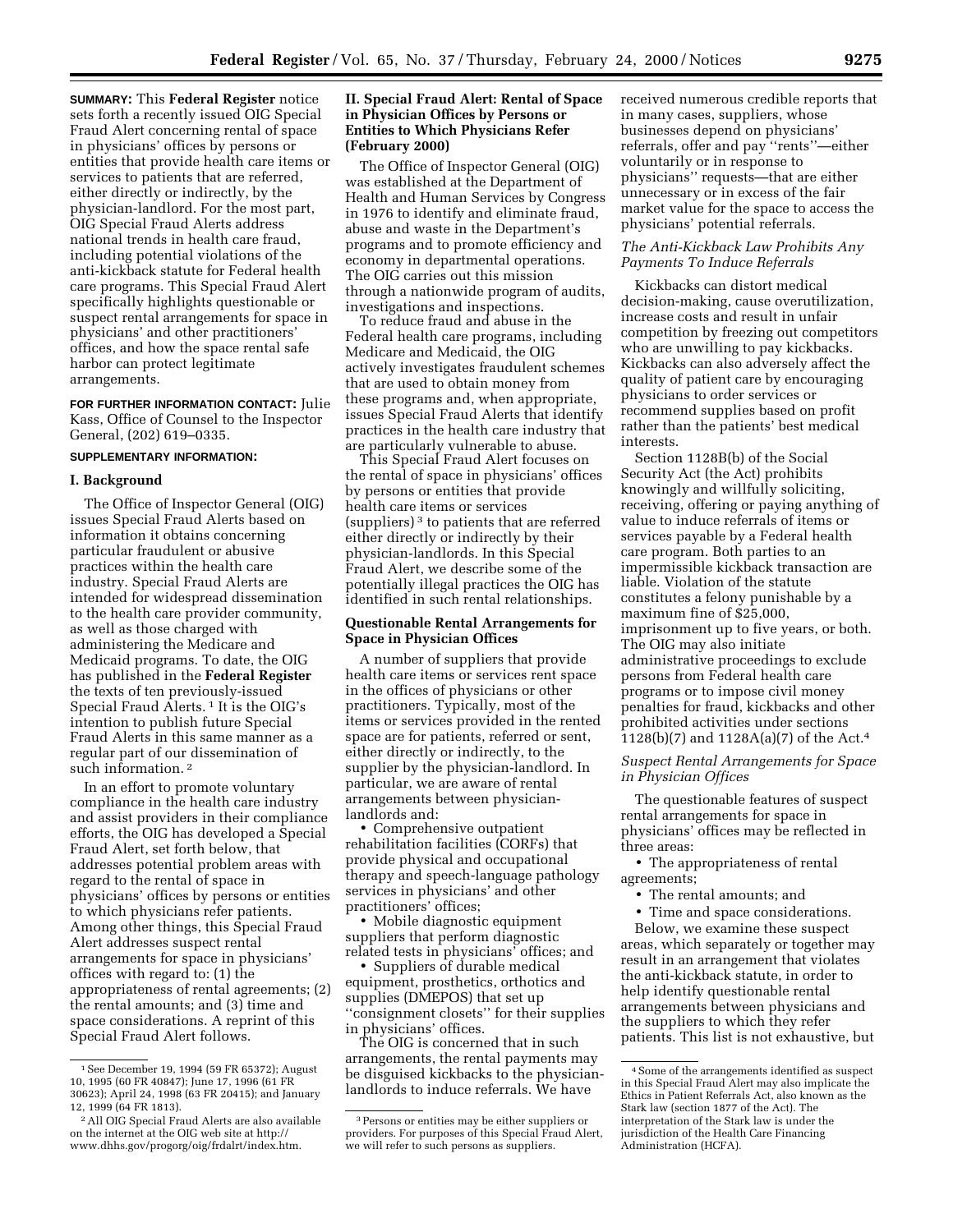rather gives examples of indicators of • Rental amounts that vary with the space for an amount equivalent to eight

#### Appropriateness of Rental Agreements

The threshold inquiry when examining rental payments is whether payment for rent is appropriate at all. Payments of ''rent'' for space that traditionally has been provided for free or for a nominal charge as an accommodation between the parties for the benefit of the physicians' patients, such as consignment closets for DMEPOS, may be disguised kickbacks. In general, payments for rent of program. In addition, rental amount consignment closets in physicians' offices are suspect.5

#### Rental Amounts

Rental amounts should be at fair market value, be fixed in advance and not take into account, directly or indirectly, the volume or value of referrals or other business generated between the parties. Fair market value rental payments should not exceed the amount paid for comparable property. Moreover, where a physician rents space, the rate paid by the supplier should not exceed the rate paid by the physicians in the primary lease for their office space, except in rare circumstances. Examples of suspect arrangements include:

• Rental amounts in excess of amounts paid for comparable property rented in arms-length transactions between persons not in a position to refer business;

modification more often than annually; four hours each week, but rents the rent would be calculated as follows:

potentially unlawful activity. https://www.mumber of patients or referrals; hours per week;

• Rental arrangements that set a fixed rental fee per hour, but do not fix the number of hours or the schedule of usage in advance (i.e., ''as needed'' arrangements);

• Rental amounts that are only paid if there are a certain number of Federal health care program beneficiaries referred each month; and

• Rental amounts that are conditioned upon the supplier's receipt of payments from a Federal health care

#### Time and Space Considerations

Suppliers should only rent premises of a size and for a time that is reasonable and necessary for a commercially reasonable business purpose of the supplier. Rental of space that is in excess of suppliers' needs creates a presumption that the payments may be a pretext for giving money to physicians for their referrals. Examples of suspect arrangements include:

• Rental amounts for space that is unnecessary or not used. For instance, a CORF requires one examination room and rents physician office space one afternoon a week when the physician is not in the office. The CORF calculates its rental payment on the square footage for the entire office, since it is the only occupant during that time, even though the CORF only needs one examination room;

• Rental amounts for time when the rented space is not in use by the • Rental amounts for subleases that rented space is not in use by the  $\qquad \qquad \qquad$  physician's office that has four<br>ceed the rental amounts per square supplier. For example, an ultrasound examination rooms of equal size an exceed the rental amounts per square supplier. For example, an ultrasound examination rooms of equal size and<br>foot in the primary lease; supplier has enough business to support open eight hours a day, five days per foot in the primary lease; supplier has enough business to support <br>• Rental amounts that are subject to the use of one examination room for the use of one examination room for week, the supplier's prorated annual<br>
four hours each week, but rents the rent would be calculated as follows:

• Non-exclusive occupancy of the rented portion of space. For example, a physical therapist does not rent space in a physician's office, but rather moves from examination room to examination room treating patients after they have been seen by the physician. Since no particular space is rented, we will closely scrutinize the proration of time and space used to calculate the therapist's ''rent.''.

calculations should prorate rent based on the amount of space and duration of time the premises are used. The basis for any proration should be documented and updated as necessary. Depending on the circumstances, the supplier's rent can consist of three components: (1) Exclusive office space; (2) interior office common space; and (3) building common space.

1. *Apportionment of exclusive office space.*—The supplier's rent should be calculated based on the ratio of the time the space is in use by the supplier to the total amount of time the physician's office is in use. In addition, the rent should be calculated based on the ratio of the amount of space that is used exclusively by the supplier to the total amount of space in the physician's office. For example, where a supplier rents an examination room for four hours one afternoon per week in a<br>physician's office that has four

| Physician office rent per<br>day                                     |          | Percent of physician<br>office space rented by<br>supplier                   | Percent of each day<br>rented by supplier | No. of days rented by<br>supplier per year |                                                   |
|----------------------------------------------------------------------|----------|------------------------------------------------------------------------------|-------------------------------------------|--------------------------------------------|---------------------------------------------------|
| Annual rent of primary<br>lease $\div$ no. of work<br>days per year. | $\times$ | Sq. ft. exclusively oc-<br>cupied by supplier $\div$<br>total office sq. ft. | $\times$ 4 hours ÷ 8 hours $\times$       | 52 days (i.e., $\div$ 1 day<br>per week).  | $=$ Supplier's annual rent<br>for exclusive space |

2. *Apportionment of interior office common space.*—When permitted by applicable regulations, rental payments may also cover the interior office common space in physicians' offices that are shared by the physicians and any subtenants, such as waiting rooms. If suppliers use such common areas for their patients, it may be appropriate for the suppliers to pay a prorated portion of the charge for such space. The charge for the common space must be

apportioned among *all* physicians and subtenants that use the interior office common space based on the amount of non-common space they occupy and the duration of such occupation. Payment for the use of office common space should not exceed the supplier's pro rata share of the charge for such space based upon the ratio of the space used exclusively by the supplier to the total amount of space (other than common

space) occupied by all persons using such common space.

3. *Apportionment of building common space.*—Where the physician pays a separate charge for areas of a building that are shared by all tenants, such as building lobbies, it may be appropriate for the supplier to pay a prorated portion of such charge. As with interior office common space, the cost of the building common space must be apportioned among *all* physicians and subtenants based on the amount of non-

<sup>5</sup> This Special Fraud Alert does not address the appropriateness of consignment closet

arrangements under HCFA's DMEPOS supplier standards. The interpretation of the DMEPOS

supplier standards is a matter under HCFA's jurisdiction.